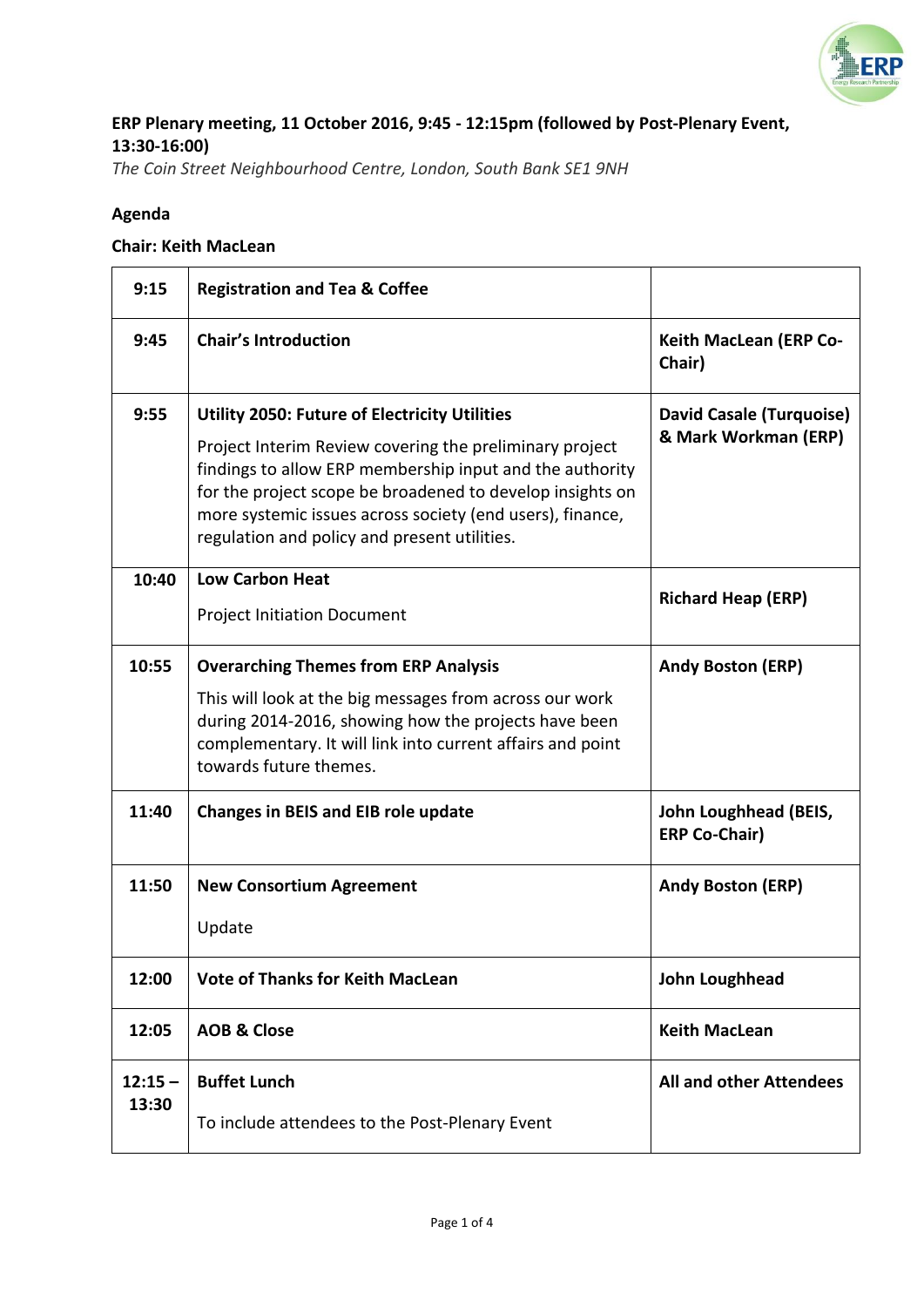

| 13:30<br>$-16:00$ | <b>Post-Plenary Event:</b><br>13:30 – ERP reports on Hydrogen and on Heating                                                                                                                                                                                                                                                                                        | <b>ERP Members, Speakers</b><br>& other Attendees |
|-------------------|---------------------------------------------------------------------------------------------------------------------------------------------------------------------------------------------------------------------------------------------------------------------------------------------------------------------------------------------------------------------|---------------------------------------------------|
|                   | <b>Buildings</b><br>14:20 – ERP Low-carbon heat: Project launch event<br>with guests speakers Peter Bonfield - CEO of Buildings<br>Research Establishment, Neil Schofield - Head of<br>Government and External Affairs at Worcester, Bosch<br>Group, and Jenny Hill - Senior Analyst at Committee<br>on Climate Change, followed by panel discussion and<br>debate. | Chair:<br>Keith<br>Event<br><b>MacLean</b>        |
| 16:00             | <b>Close</b>                                                                                                                                                                                                                                                                                                                                                        |                                                   |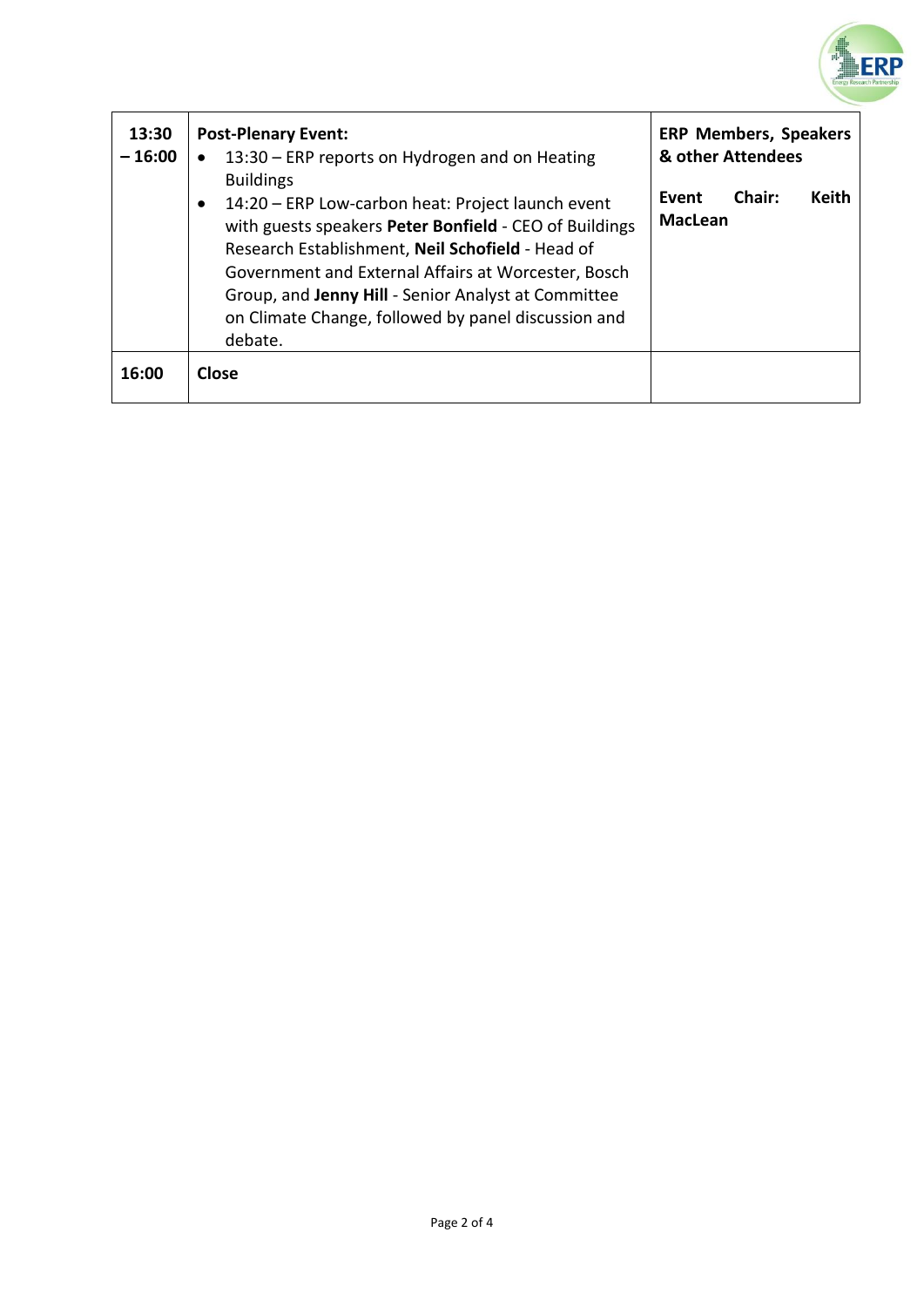

### **Venue Information:**

The event will be held in the Third Floor Suite at Coin Street Neighbourhood Centre: **108 Stamford Street, South Bank, London SE1 9NH** Tel: 020 7021 1600

#### **Map:**

Waterloo station is closest to the venue, a 5-7 min walk. If approaching from here, walk (above ground) towards the Imax Cinema – which is in the centre of the large roundabout shown on the map below. Cross over and head down Stamford Street. Coin Street Neighbourhood Centre is a yellow building on the left, at the junction between Stamford Street/ Coin Street.